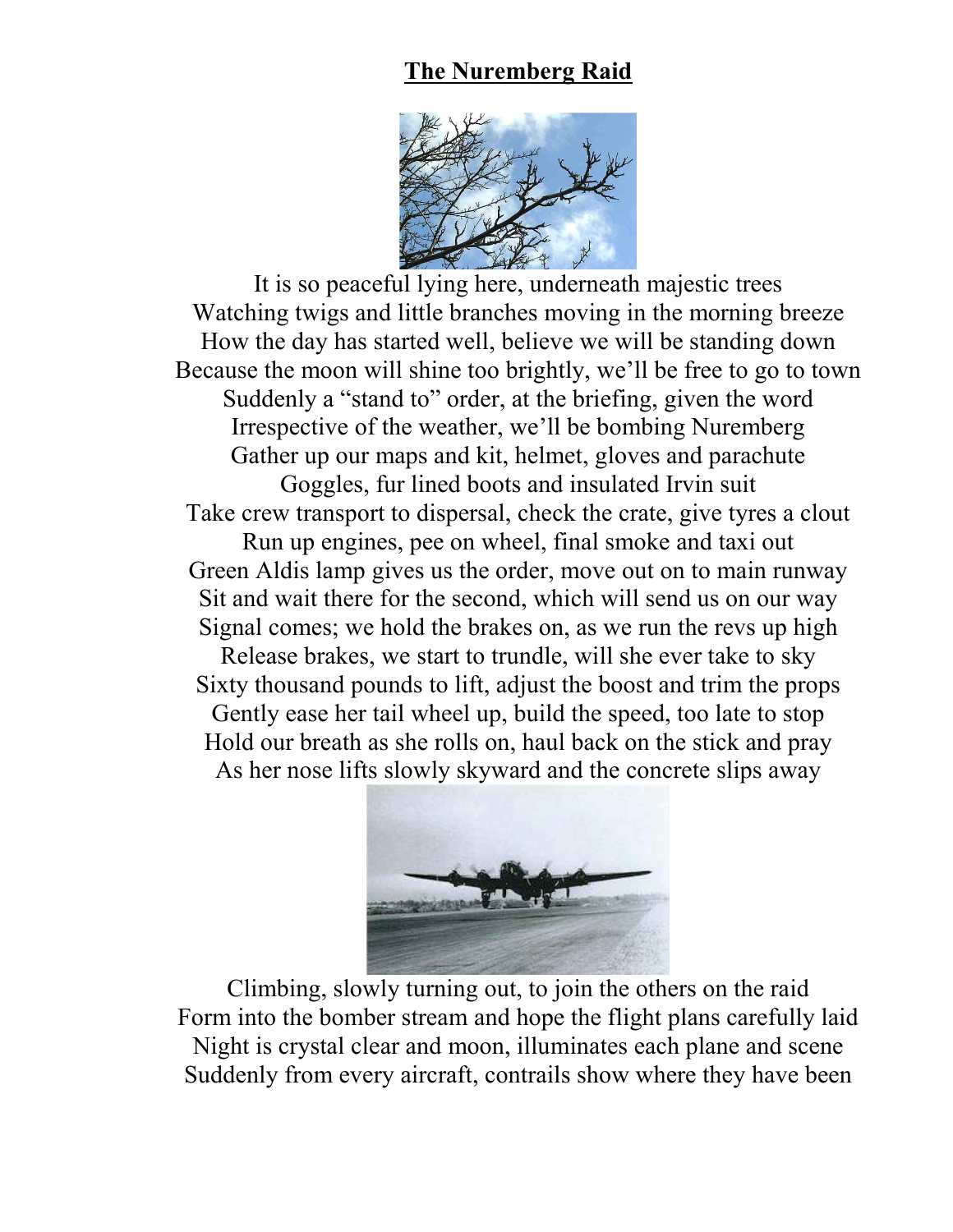Planes move out to other heights to try and break the tell tale trail For fighter planes will have a field day if the bomber pilots fail Suddenly all hell breaks loose, as hordes of hostile craft appear Swinging in and trying to nail us by attacking from the rear Then the plane that was beside us, bursts into a mighty flame Breaks in two and crashes earthward, victims of the deadly game Other planes are hit and crippled, drop their load, corkscrew and dive

Trying to shake off their pursuers, seek a way to stay alive Flak comes up to join "Shrage Musik" of the ME One One O As they fire their upright cannon, bringing death from down below Away from prying eyes of gunners who swing the turrets cross the sky Not seeing down below the reaper, from whose guns sure death will fly



We turn into the target run and line up on the marker flare We see the blast, fires and destruction, as other bombs are dropping there Left a little, hold it, right, line up with the Sperry sight Bombs are gone and pictures taken, time to slip into the night Suddenly we take a hit, one engine gone and things look dire As fuselage is also struck and sets hydraulic oil on fire Quickly push into a dive and hope we can achieve our aim For as we drop, the speed increases, slip stream snuffing out the flame Pulling up we limp away, feathering the damaged prop Slip the gaze of searching fighter, hoping the attack will stop For all the crew have suffered injury, at sometime through the fateful raid And we must make the shores of home, so we can get medical aid

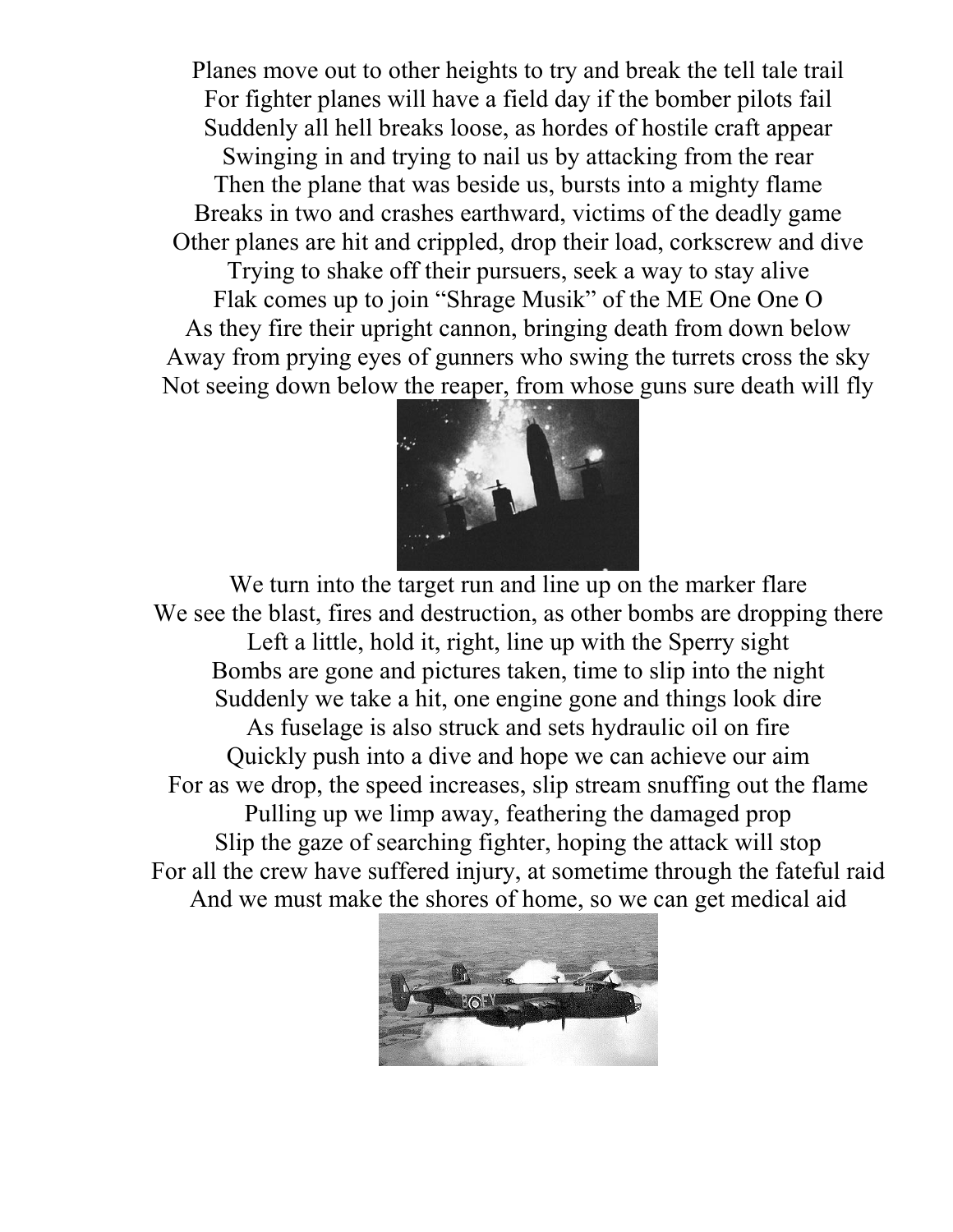At last we cross the north French coast and set a course for home and base Trying to read the instruments, through shattered glass of dial face Concentrate and fly her straight we'll soon be with our mates again Relaxing in the mess and drinking, cured of all the nagging pain We cross the coast at Selsey Bill and clear the South Downs at Linch Hill, Onto Reading, but its hard because my wound is bleeding still My head keeps dropping, feels so heavy, as I try to stay awake I must try and concentrate, forget about the numbing ache See the searchlights thrusting beam, marking cloud above the field? Turn her in to face the wind, allow the lift from wings to build Hold her steady, trim the speed, line her up on runway lights Watch descent and tricky wind, over cook and concrete bites



Over apron, flare her out, ease her wheels back on the ground Violent jolt now brings me back to thunderous, heart stopping sound Trees and branches, shuddering crash, shock and pain, then all is peace Unconsciousness has taken hold, now noise and pain forever cease Lying there within the wood, the wreckage of the broken plane Neither, crew, engine or wing will ever take to skies again But its so peaceful lying here, underneath majestic trees Watching twigs and little branches moving in the morning breeze



Let the senses enjoy nature, the serenity should never cease For we who paid the highest price, honour us with lasting peace